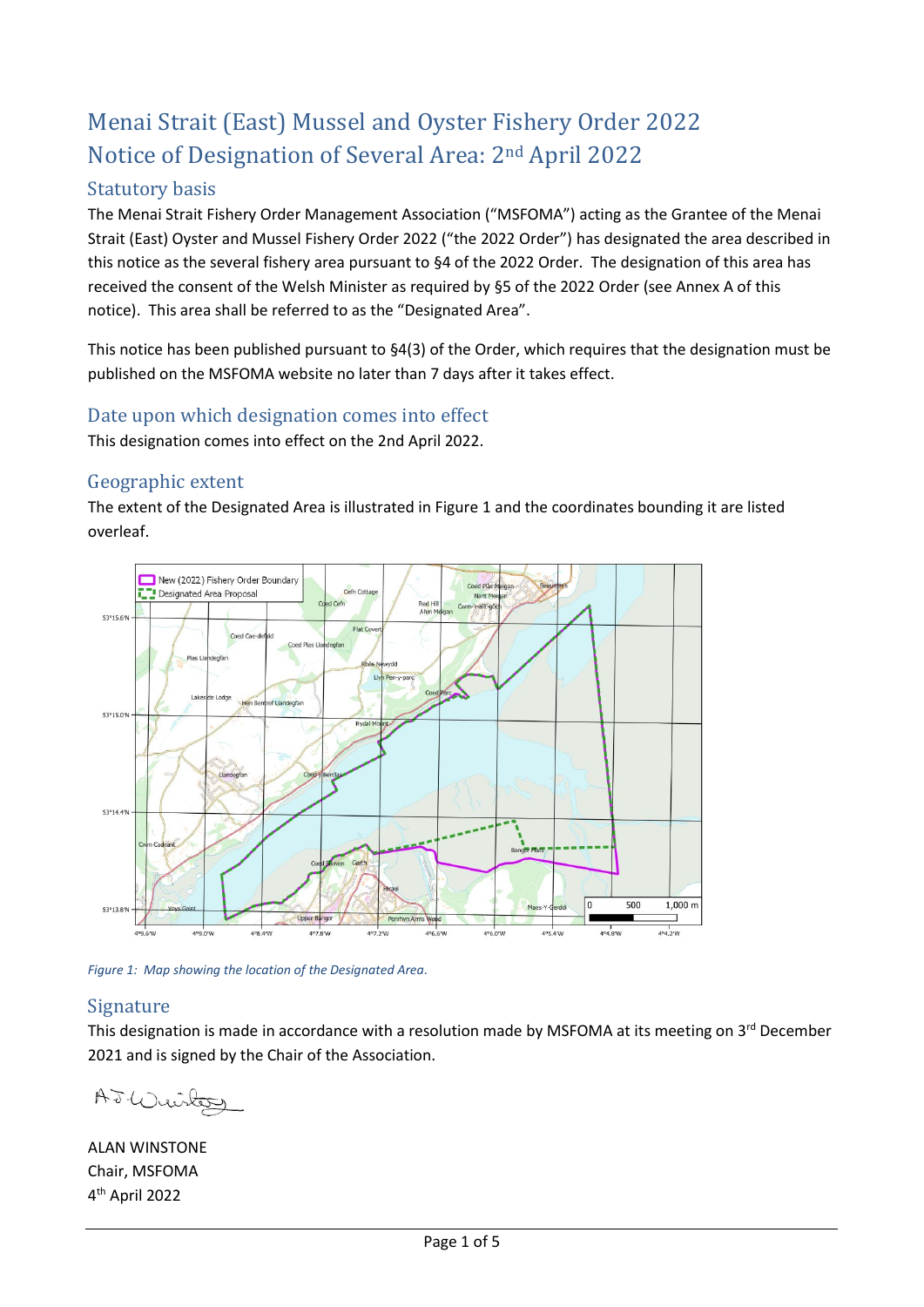### Annex A: Letter of consent to request to Designate a Several Fishery.

Lesley Griffiths AS/MS Y Gweinidog Materion Gwledig a Gogledd Cymru, a'r Trefnydd Minister for Rural Affairs and North Wales, and Trefnydd



Llywodraeth Cymru **Welsh Government** 

Ein cyf/Our ref LG/00172/22

Alan Winstone Chair **MSFOMA** 

info@msfoma.org

28th March 2022

Dear Alan,

Thank you for your letter of 24 March regarding the draft designation of several fishery area and requesting the Welsh Ministers' consent to it, pursuant to the Menai Strait (East) Mussel and Oyster Fishery Order 2022.

I am pleased to confirm my consent to the designation pursuant to article 5 of the 2022 Order.

I welcome the constructive working relationship which has been built between officials and MSFOMA, and which has supported the timely delivery of the new Order.

Yours sincerely,

**Lesley Griffiths AS/MS** Y Gweinidog Materion Gwledig a Gogledd Cymru, a'r Trefnydd Minister for Rural Affairs and North Wales, and Trefnydd

> Bae Caerdydd • Cardiff Bay Caerdydd • Cardiff<br>Caerdydd • Cardiff

Canolfan Cyswllt Cyntaf / First Point of Contact Centre: 0300 0604400 Gohebiaeth.Lesley.Griffiths@llyw.cymru Correspondence.Lesley.Griffiths@gov.wales

Rydym yn croesawu derbyn gohebiaeth yn Gymraeg. Byddwn yn ateb gohebiaeth a dderbynnir yn Gymraeg yn Gymraeg ac ni fydd<br>gohebu yn Gymraeg yn arwain at oedi.

We welcome receiving correspondence in Welsh. Any correspondence received in Welsh will be answered in Welsh and corresponding in Welsh will not lead to a delay in responding.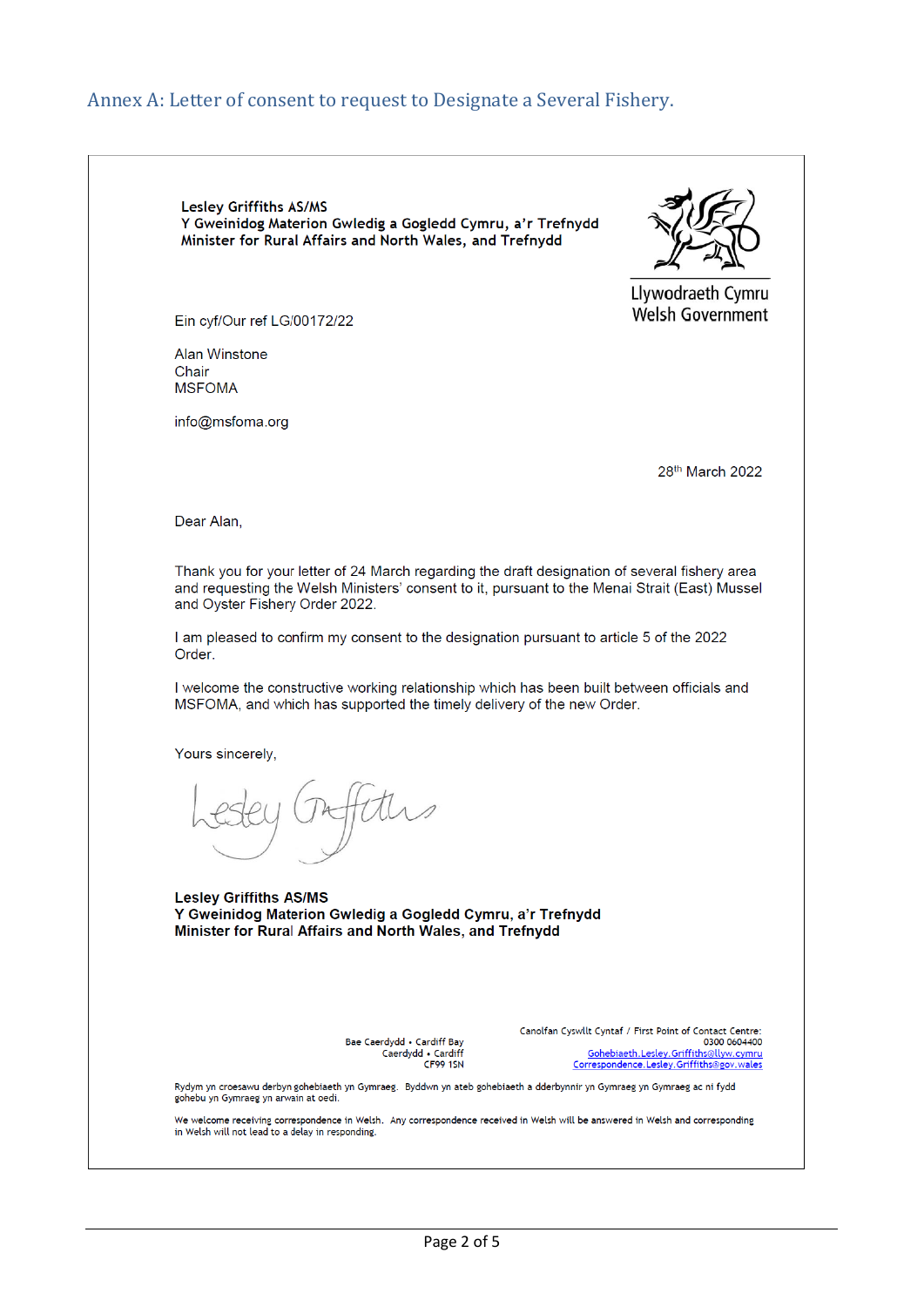## Page 3 of 5

| Point           | Longitude                        | Latitude                           |
|-----------------|----------------------------------|------------------------------------|
| 1               | 004° 8.8202' W                   | 053° 14.0223' N                    |
| 2               | 004° 8.6395' W                   | 053° 14.0900' N                    |
| 3               | 004° 8.3600' W                   | 053° 14.2610' N                    |
| 4               | 004° 8.0340' W                   | 053° 14.4070' N                    |
| 5               | 004° 7.6461' W                   | 053° 14.5540' N                    |
| 6               | 004° 7.6978' W                   | 053° 14.6130' N                    |
| 7               | 004° 7.1553' W                   | 053° 14.7845' N                    |
| 8               | 004° 7.2302' W                   | 053° 14.8594' N                    |
| 9               | 004° 7.2261' W                   | 053° 14.8603' N                    |
| 10              | 004° 7.2121' W                   | 053° 14.8640' N                    |
| 11              | 004° 7.1872' W                   | 053° 14.8716' N                    |
| 12 <sub>2</sub> | 004° 7.1756' W                   | 053° 14.8749′ N                    |
| 13              | 004° 7.1655' W                   | 053° 14.8780' N                    |
| 14              | 004° 7.1523' W                   | 053° 14.8821' N                    |
| 15              | 004° 7.1382' W                   | 053° 14.8874' N                    |
| 16              | 004° 7.1248' W                   | 053° 14.8932' N                    |
| 17              | 004° 7.1179' W                   | 053° 14.8967' N                    |
| 18              | 004° 7.1089' W                   | 053° 14.9020' N                    |
| 19              | 004° 7.0999' W                   | 053° 14.9083′ N                    |
| 20              | 004° 7.0901' W                   | 053° 14.9143' N                    |
| 21              | 004° 7.0840' W                   | 053° 14.9177' N                    |
| 22              | 004° 7.0694' W<br>004° 7.0553' W | 053° 14.9264' N<br>053° 14.9342' N |
| 23<br>24        | 004° 7.0416' W                   | 053° 14.9404' N                    |
| 25              | 004° 7.0293' W                   | 053° 14.9461' N                    |
| 26              | 004° 7.0232' W                   | 053° 14.9491' N                    |
| 27              | 004° 7.0112' W                   | 053° 14.9547' N                    |
| 28              | 004° 6.9963' W                   | $053^{\circ}$ 14.9618' N           |
| 29              | 004° 6.9814' W                   | 053° 14.9697' N                    |
| 30              | 004° 6.9689' W                   | 053° 14.9750' N                    |
| 31              | 004° 6.9594' W                   | 053° 14.9785' N                    |
| 32              | 004° 6.9520' W                   | 053° 14.9808' N                    |
| 33              | $004^{\circ}$ 6.9410' W          | 053° 14.9834' N                    |
| 34              | 004° 6.9244' W                   | 053° 14.9859' N                    |
| 35              | 004° 6.9126' W                   | 053° 14.9867' N                    |
| 36              | 004° 6.8986' W                   | 053° 14.9873' N                    |
| 37              | 004° 6.8886' W                   | 053° 14.9885' N                    |
| 38              | 004° 6.8784' W                   | 053° 14.9909' N                    |
| 39              | 004° 6.8714' W                   | 053° 14.9937' N                    |
| 40              | $004^{\circ}$ 6.8618' W          | 053° 14.9994' N                    |
| 41              | 004° 6.8507' W                   | 053° 15.0070' N                    |
| 42              | 004° 6.8412' W                   | 053° 15.0130' N                    |
| 43              | 004° 6.8306' W                   | 053° 15.0189' N                    |
| 44              | 004° 6.8211' W                   | 053° 15.0231' N                    |
| 45              | 004° 6.8154' W                   | 053° 15.0252' N                    |
| 46              | 004° 6.7993' W                   | 053° 15.0304' N                    |

Annex B: Coordinates of Designated Area

The Designated Area is bounded by the coordinates listed below (referenced to the WGS84 datum).

| Point | Longitude      | Latitude        |
|-------|----------------|-----------------|
| 47    | 004° 6.7877' W | 053° 15.0344' N |
| 48    | 004° 6.7746' W | 053° 15.0386' N |
| 49    | 004° 6.7634' W | 053° 15.0422' N |
| 50    | 004° 6.7521' W | 053° 15.0462' N |
| 51    | 004° 6.7405' W | 053° 15.0506' N |
| 52    | 004° 6.7352' W | 053° 15.0526' N |
| 53    | 004° 6.7205' W | 053° 15.0581' N |
| 54    | 004° 6.7041' W | 053° 15.0653' N |
| 55    | 004° 6.6875' W | 053° 15.0727' N |
| 56    | 004° 6.6742' W | 053° 15.0789' N |
| 57    | 004° 6.6666' W | 053° 15.0818' N |
| 58    | 004° 6.6595' W | 053° 15.0839' N |
| 59    | 004° 6.6425' W | 053° 15.0885' N |
| 60    | 004° 6.6325' W | 053° 15.0910' N |
| 61    | 004° 6.6237' W | 053° 15.0930' N |
| 62    | 004° 6.6135' W | 053° 15.0951' N |
| 63    | 004° 6.5925' W | 053° 15.1011' N |
| 64    | 004° 6.5696' W | 053° 15.1095' N |
| 65    | 004° 6.5588' W | 053° 15.1136' N |
| 66    | 004° 6.5455' W | 053° 15.1181' N |
| 67    | 004° 6.5364' W | 053° 15.1212' N |
| 68    | 004° 6.5247' W | 053° 15.1251' N |
| 69    | 004° 6.5201' W | 053° 15.1270' N |
| 70    | 004° 6.5133' W | 053° 15.1206' N |
| 71    | 004° 6.4059' W | 053° 15.1565' N |
| 72    | 004° 6.3465' W | 053° 15.1261' N |
| 73    | 004° 6.3056' W | 053° 15.1447' N |
| 74    | 004° 6.4403' W | 053° 15.2247' N |
| 75    | 004° 6.4311' W | 053° 15.2309' N |
| 76    | 004° 6.4204' W | 053° 15.2372' N |
| 77    | 004° 6.4078' W | 053° 15.2440' N |
| 78    | 004° 6.3985' W | 053° 15.2491' N |
| 79    | 004° 6.3847' W | 053° 15.2560' N |
| 80    | 004° 6.3704' W | 053° 15.2621' N |
| 81    | 004° 6.3605' W | 053° 15.2658' N |
| 82    | 004° 6.3510' W | 053° 15.2699' N |
| 83    | 004° 6.3447' W | 053° 15.2730' N |
| 84    | 004° 6.3298' W | 053° 15.2789' N |
| 85    | 004° 6.3165' W | 053° 15.2815' N |
| 86    | 004° 6.3037' W | 053° 15.2824' N |
| 87    | 004° 6.2870' W | 053° 15.2828' N |
| 88    | 004° 6.2761' W | 053° 15.2827' N |
| 89    | 004° 6.2523' W | 053° 15.2820′ N |
| 90    | 004° 6.2352' W | 053° 15.2805' N |
| 91    | 004° 6.2223' W | 053° 15.2799' N |
| 92    | 004° 6.2152' W | 053° 15.2809' N |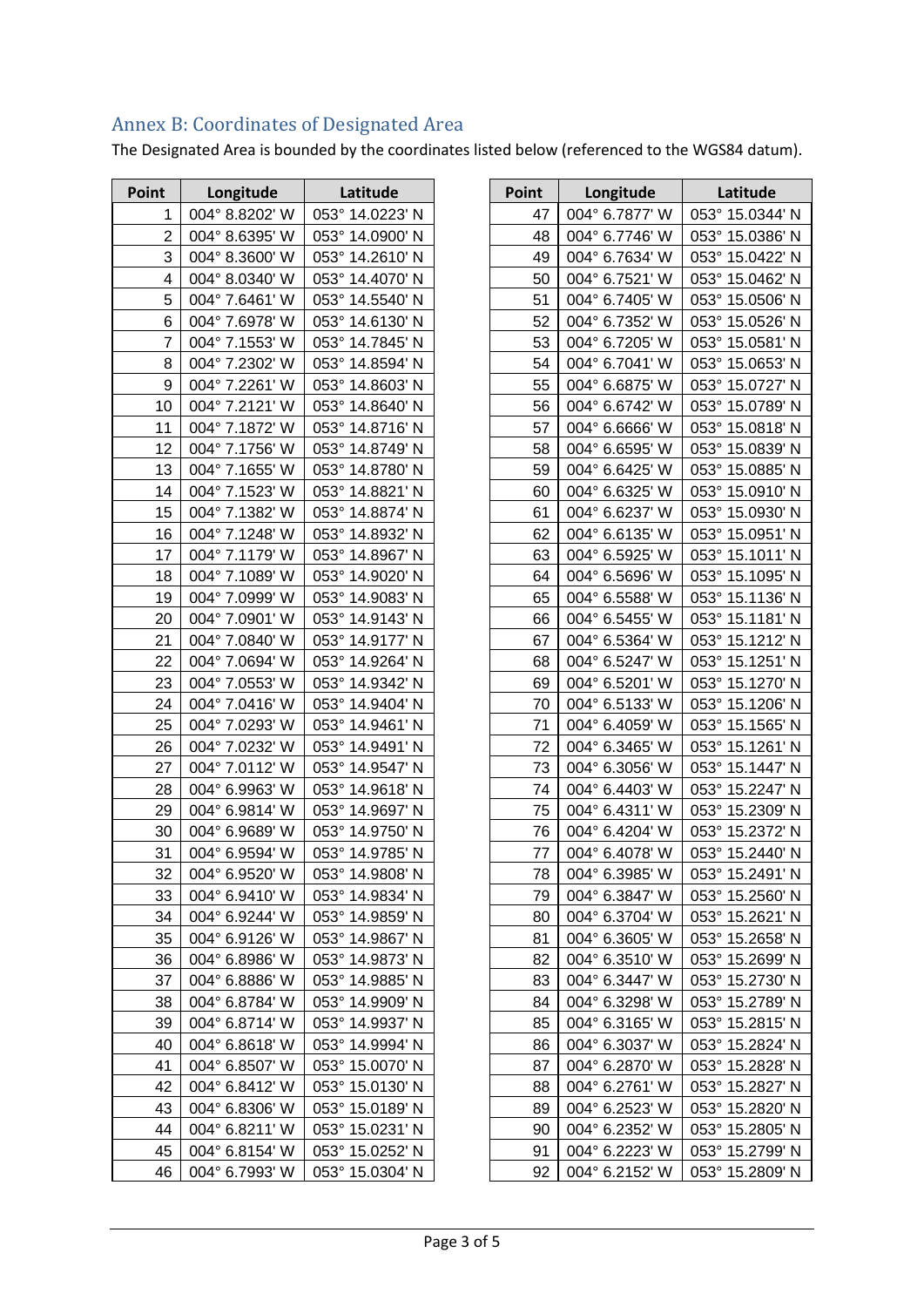| Point | Longitude      | Latitude        |
|-------|----------------|-----------------|
| 93    | 004° 6.2056' W | 053° 15.2814' N |
| 94    | 004° 6.1940' W | 053° 15.2800' N |
| 95    | 004° 6.1811' W | 053° 15.2777' N |
| 96    | 004° 6.1657' W | 053° 15.2750' N |
| 97    | 004° 6.1380' W | 053° 15.2701' N |
| 98    | 004° 6.1272' W | 053° 15.2687' N |
| 99    | 004° 6.1174' W | 053° 15.2680' N |
| 100   | 004° 6.1053' W | 053° 15.2681' N |
| 101   | 004° 6.0886' W | 053° 15.2696' N |
| 102   | 004° 6.0781' W | 053° 15.2713' N |
| 103   | 004° 6.0662' W | 053° 15.2741' N |
| 104   | 004° 6.0579' W | 053° 15.2767' N |
| 105   | 004° 6.0028' W | 053° 15.1918' N |
| 106   | 004° 5.0680' W | 053° 15.7195' N |
| 107   | 004° 5.0035' W | 053° 15.4046' N |
| 108   | 004° 4.7993' W | 053° 14.4070' N |
| 109   | 004° 4.7662' W | 053° 14.2307' N |
| 110   | 004° 5.6980' W | 053° 14.2128' N |
| 111   | 004° 5.8095' W | 053° 14.3838' N |
| 112   | 004° 6.7970' W | 053° 14.2302' N |
| 113   | 004° 7.2619' W | 053° 14.1707' N |
| 114   | 004° 7.2688' W | 053° 14.1771' N |
| 115   | 004° 7.2791' W | 053° 14.1835' N |
| 116   | 004° 7.2960' W | 053° 14.1902' N |
| 117   | 004° 7.3039' W | 053° 14.1941' N |
| 118   | 004° 7.3066' W | 053° 14.1963' N |
| 119   | 004° 7.3119' W | 053° 14.2024' N |
| 120   | 004° 7.3195' W | 053° 14.2101' N |
| 121   | 004° 7.3245' W | 053° 14.2148' N |
| 122   | 004° 7.3322' W | 053° 14.2200' N |
| 123   | 004° 7.3419' W | 053° 14.2235' N |
| 124   | 004° 7.3450' W | 053° 14.2214' N |
| 125   | 004° 7.3582' W | 053° 14.2174' N |
| 126   | 004° 7.4096' W | 053° 14.1993' N |
| 127   | 004° 7.4183' W | 053° 14.1983' N |
| 128   | 004° 7.4282' W | 053° 14.1958' N |
| 129   | 004° 7.4493' W | 053° 14.1968' N |
| 130   | 004° 7.4524' W | 053° 14.1933' N |
| 131   | 004° 7.4612' W | 053° 14.1901' N |
| 132   | 004° 7.4642' W | 053° 14.1879' N |
| 133   | 004° 7.4785' W | 053° 14.1841' N |
| 134   | 004° 7.4877' W | 053° 14.1812' N |
| 135   | 004° 7.4965' W | 053° 14.1801' N |
| 136   | 004° 7.5053' W | 053° 14.1764' N |
| 137   | 004° 7.5117' W | 053° 14.1725' N |
| 138   | 004° 7.5220' W | 053° 14.1699' N |
| 139   | 004° 7.5638' W | 053° 14.1582' N |
| 140   | 004° 7.5728' W | 053° 14.1558' N |
| 141   | 004° 7.5886' W | 053° 14.1538' N |

| Point      | Longitude                        | Latitude                           |
|------------|----------------------------------|------------------------------------|
| 142        | 004° 7.6039' W                   | 053° 14.1546' N                    |
| 143        | 004° 7.6302' W                   | 053° 14.1501' N                    |
| 144        | 004° 7.6434' W                   | 053° 14.1480' N                    |
| 145        | 004° 7.6528' W                   | 053° 14.1468' N                    |
| 146        | 004° 7.6660' W                   | 053° 14.1431' N                    |
| 147        | 004° 7.6747' W                   | 053° 14.1387' N                    |
| 148        | 004° 7.6794' W                   | 053° 14.1351' N                    |
| 149        | 004° 7.6921' W                   | 053° 14.1234' N                    |
| 150        | 004° 7.6998' W                   | 053° 14.1185' N                    |
| 151        | 004° 7.7089' W                   | 053° 14.1081' N                    |
| 152        | 004° 7.7184' W                   | 053° 14.0998' N                    |
| 153        | 004° 7.7272' W                   | 053° 14.0938' N                    |
| 154        | 004° 7.7407' W                   | 053° 14.0860' N                    |
| 155        | 004° 7.7545' W                   | 053° 14.0783' N                    |
| 156        | 004° 7.7589' W                   | 053° 14.0761' N                    |
| 157        | 004° 7.7665' W                   | 053° 14.0688' N                    |
| 158        | 004° 7.7739' W                   | 053° 14.0606' N                    |
| 159        | 004° 7.7828' W                   | 053° 14.0540' N                    |
| 160        | 004° 7.7969' W                   | 053° 14.0487' N                    |
| 161        | 004° 7.8105' W                   | 053° 14.0460' N                    |
| 162        | 004° 7.8239' W                   | 053° 14.0448' N                    |
| 163        | 004° 7.8372' W                   | 053° 14.0438' N                    |
| 164        | 004° 7.8527' W                   | 053° 14.0429' N                    |
| 165        | 004° 7.8714' W                   | 053° 14.0420' N                    |
| 166        | 004° 7.8886' W                   | 053° 14.0406' N                    |
| 167        | 004° 7.9026' W                   | 053° 14.0375' N                    |
| 168        | 004° 7.9116' W                   | 053° 14.0338' N                    |
| 169        | 004° 7.9178' W                   | 053° 14.0305' N                    |
| 170        | 004° 7.9237' W                   | 053° 14.0252' N                    |
| 171        | 004° 7.9275' W                   | 053° 14.0188' N                    |
| 172        | 004° 7.9284' W                   | 053° 14.0135' N                    |
| 173        | 004° 7.9290' W                   | 053° 14.0043' N                    |
| 174        | 004° 7.9325' W                   | 053° 13.9960' N                    |
| 175        | 004° 7.9411' W                   | 053° 13.9911' N                    |
| 176        | 004° 7.9544' W                   | 053° 13.9818' N                    |
| 177        | 004° 7.9624' W                   | 053° 13.9773' N                    |
| 178<br>179 | 004° 7.9709' W<br>004° 7.9787' W | 053° 13.9732' N<br>053° 13.9701' N |
| 180        | 004° 7.9867' W                   | 053° 13.9659' N                    |
| 181        | 004° 7.9958' W                   | 053° 13.9590' N                    |
| 182        | 004° 8.0016' W                   | 053° 13.9552' N                    |
| 183        | 004° 8.0098' W                   | 053° 13.9512' N                    |
| 184        | 004° 8.0231' W                   | 053° 13.9464' N                    |
| 185        | 004° 8.0290' W                   | 053° 13.9412' N                    |
| 186        | 004° 8.0411' W                   | 053° 13.9326' N                    |
| 187        | 004° 8.0559' W                   | 053° 13.9227' N                    |
| 188        | 004° 8.0619' W                   | 053° 13.9185' N                    |
| 189        | 004° 8.0708' W                   | 053° 13.9132' N                    |
| 190        | 004° 8.0794' W                   | 053° 13.9107' N                    |